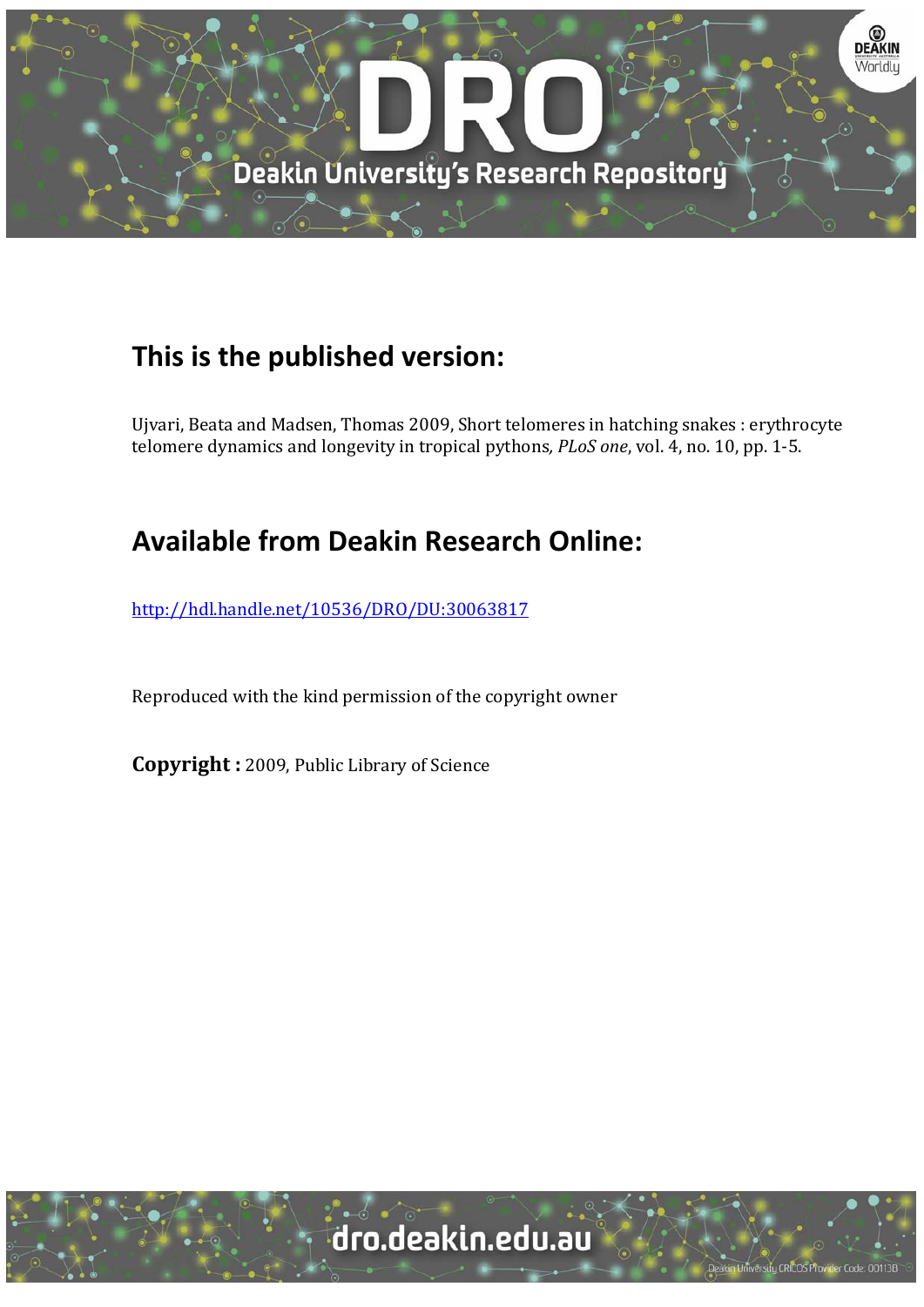## Short Telomeres in Hatchling Snakes: Erythrocyte Telomere Dynamics and Longevity in Tropical Pythons

## Beata Ujvari<sup>1,2</sup>, Thomas Madsen<sup>1,3,4</sup>\*

1 School of Biological Sciences, University of Wollongong, Wollongong, New South Wales, Australia, 2 Evolutionary Biology Unit, Australian Museum, Sydney, New South Wales, Australia, 3 Department of Animal Ecology, Lund University, Lund, Sweden, 4 Animal Ecology Research Group, Hungarian Academy of Science, Hungarian Natural History Museum, Budapest, Hungary

## Abstract

Background: Telomere length (TL) has been found to be associated with life span in birds and humans. However, other studies have demonstrated that TL does not affect survival among old humans. Furthermore, replicative senescence has been shown to be induced by changes in the protected status of the telomeres rather than the loss of TL. In the present study we explore whether age- and sex-specific telomere dynamics affect life span in a long-lived snake, the water python (Liasis fuscus).

Methodology/Principal Findings: Erythrocyte TL was measured using the Telo TAGGG TL Assay Kit (Roche). In contrast to other vertebrates, TL of hatchling pythons was significantly shorter than that of older snakes. However, during their first year of life hatchling TL increased substantially. While TL of older snakes decreased with age, we did not observe any correlation between TL and age in cross-sectional sampling. In older snakes, female TL was longer than that of males. When using recapture as a proxy for survival, our results do not support that longer telomeres resulted in an increased water python survival/longevity.

Conclusions/Significance: In fish high telomerase activity has been observed in somatic cells exhibiting high proliferation rates. Hatchling pythons show similar high somatic cell proliferation rates. Thus, the increase in TL of this group may have been caused by increased telomerase activity. In older humans female TL is longer than that of males. This has been suggested to be caused by high estrogen levels that stimulate increased telomerase activity. Thus, high estrogen levels may also have caused the longer telomeres in female pythons. The lack of correlation between TL and age among old snakes and the fact that longer telomeres did not appear to affect python survival do not support that erythrocyte telomere dynamics has a major impact on water python longevity.

Citation: Ujvari B, Madsen T (2009) Short Telomeres in Hatchling Snakes: Erythrocyte Telomere Dynamics and Longevity in Tropical Pythons. PLoS ONE 4(10): e7493. doi:10.1371/journal.pone.0007493

Editor: Robert C. Fleischer, Smithsonian Institution National Zoological Park, United States of America

Received March 13, 2009; Accepted September 22, 2009; Published October 16, 2009

Copyright: @ 2009 Ujvari et al. This is an open-access article distributed under the terms of the Creative Commons Attribution License, which permits unrestricted use, distribution, and reproduction in any medium, provided the original author and source are credited.

Funding: This work was funded by the Australian Research Council (grant number DP0451558), and by UoW small grant scheme (grant number 262381032). The funders had no role in study design, data collection and analysis, decision to publish, or preparation of the manuscript.

Competing Interests: The authors have declared that no competing interests exist.

\* E-mail: madsen@uow.edu.au

### Introduction

One of the fundamental factors determining longevity is the ageing process. Because of its obvious negative impact on organismal fitness, it should be opposed by natural selection. Recent research demonstrate that ageing, and longevity are also governed by genetical processes [1] which have been shown to consist of several factors, such as mitochondrial mutations, modulations of stem cell developmental pathways and immunosenescence [2,3]. Another fundamental cellular process that has been linked to aging is the gradual attrition of telomeres with increasing age [4].

Telomeres are the physical ends of linear chromosomes. The primary function of these DNA motifs, and their associated proteins, is to prevent the end of the chromosomes from being treated as DNA double-strand breaks, which would be subject to fusions and rearrangements ultimately resulting in cell-cycle arrest [5]. In vertebrates, telomeres are composed of variable numbers of tandem repeats (TTAGGG nucleotides), which have been highly conserved during vertebrate evolution [6]. In human somatic cells,

telomeres become shorter with each replication [7], ultimately resulting in critically shortened telomeres, and concomitant replicative senescence [8]. This unique feature of telomeres is described by the ''telomere hypothesis of cellular aging'' which proposes that telomeres serve as a ''mitotic clock'' [5].

In humans, telomeres are known to shorten with increasing age [9], and similar results have been obtained in studies of telomere length (henceforth TL) of some birds and in garter snakes [10,11]. However, in some long-lived birds TL does not appear to decrease with increasing age [12] and therefore in the present study, using both cross-sectional and longitudinal data, we explore age- and sex-specific telomere dynamics in another long-lived organism, the water python.

## Results

#### Cross sectional analyses

When hatchling pythons were included in an analysis of the relationship between TL and age a significant positive correlation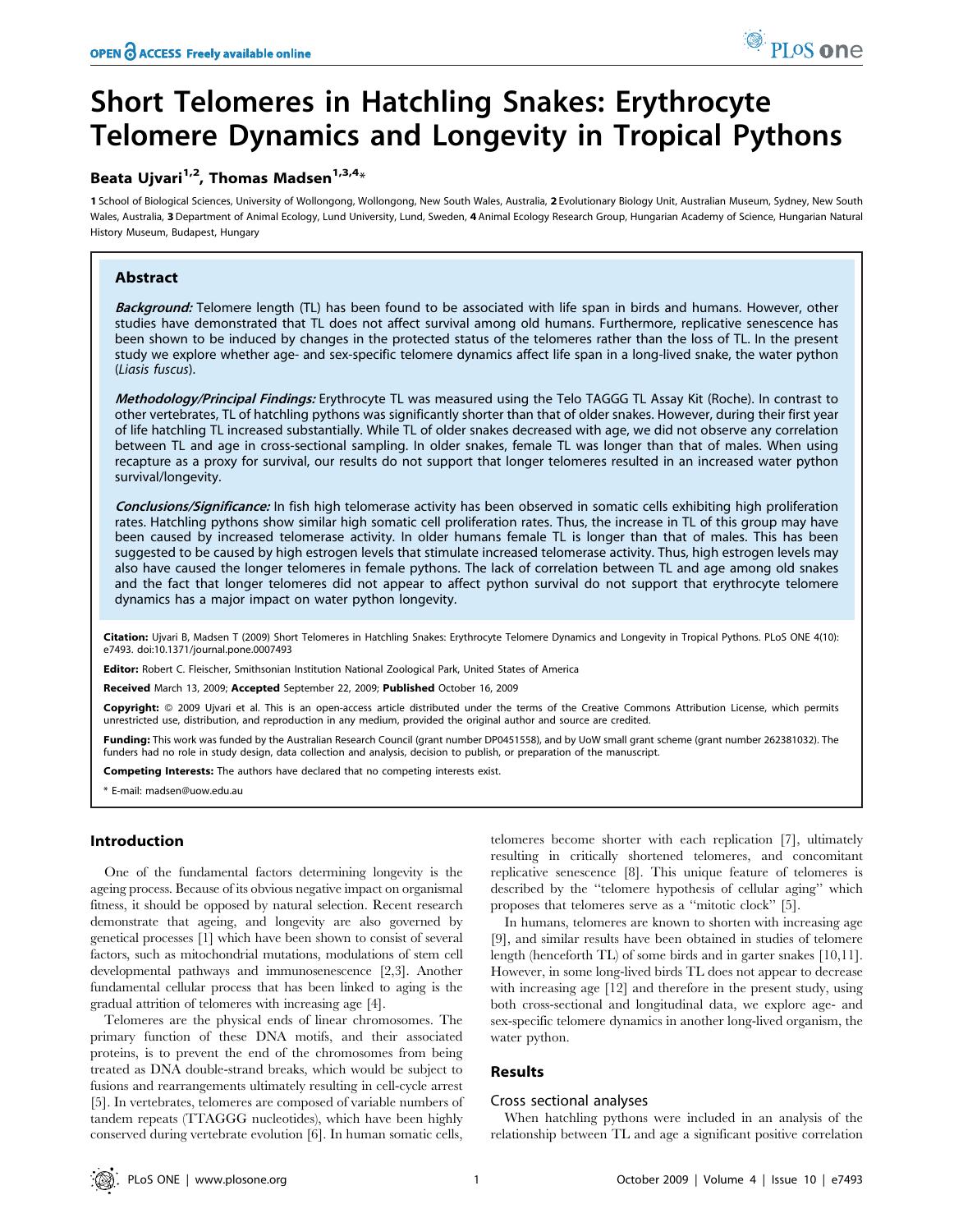was revealed (Spearman rank correlation:  $r_s = 0.57$ ,  $p \le 0.0001$ ,  $n = 70$ ). However, when the hatchlings were excluded, the same analysis did not support any relationship between TL and python age (Spearman rank correlation:  $r_s = 0.06$ ,  $p = 0.68$ ,  $n = 58$ , as this analysis was restricted to older snakes it included the eight recaptured pythons). Thus, based on cross sectional data TL did not change in pythons ranging in age from between 1 and 20 years of age (Fig. 1). We therefore performed a separate analysis of TL in hatchlings compared to that of one-year old snakes. An unpaired ttest revealed a highly significant difference in TL between the two groups ( $t_{31} = 6.83$ ,  $p < 0.0001$ , Figs. 1 and 2). The mean TL of the hatchlings was approximately 6.5 kb shorter than that of the oneyear old snakes (mean: 20.62 kb and 27.05 kb, respectively).

No difference in TL was observed among male and female hatchlings (unpaired t-test:  $t_{18} = 0.87$ ,  $p = 0.40$ , mean 20.20 kb and 21.15 kb, respectively). However, in older pythons a one-factor ANCOVA revealed a significant difference in male and female TL  $(F<sub>L.55</sub>= 6.26, p<0.015$ , sex as factor, age as covariate and TL as dependent variable, Fig. 1). The TL of female pythons was approximately 2 kb longer across all ages than that of the males (mean: 28.52 kb and 26.60 kb, respectively, Fig. 1).

#### Longitudinal analyses

The TL of all the eight hatchlings recaptured at an older age increased substantially with increasing age (six recaptured at an age of four years and two recaptured at an age of 10 years, mean increase in TL: 7.51 kb, Table 1, Fig. 2). However, in older snakes TL decreased with increasing age in all of the 13 pythons (Table 2), but we did not detect any association between telomere attrition rate and python age (Spearman rank correlation:  $r_s = 0.27$ ,  $p = 0.35$ ,  $n = 13$ ). Furthermore, among-year telomere attrition rate differed substantially in five of the six snake recaptured on more than one occasion (Table 2).

#### TL and survival

When using recapture as a proxy for python survival, we did not observe any significant difference in mean TL of recaptured versus



Figure 2. Telomere gel showing telomere length of three hatchlings (depicted H1, H2 and H3, see table 1) and their corresponding telomere length when recaptured as adults (four years old, depicted A1, A2 and A3). Location of kb markers are shown along the left-hand side of the gel. doi:10.1371/journal.pone.0007493.g002



Figure 1. Age-specific cross-sectional comparison of male and female python telomere length. The two lines depict male and female telomere length based on an ANCOVA analysis from which hatchlings were excluded. doi:10.1371/journal.pone.0007493.g001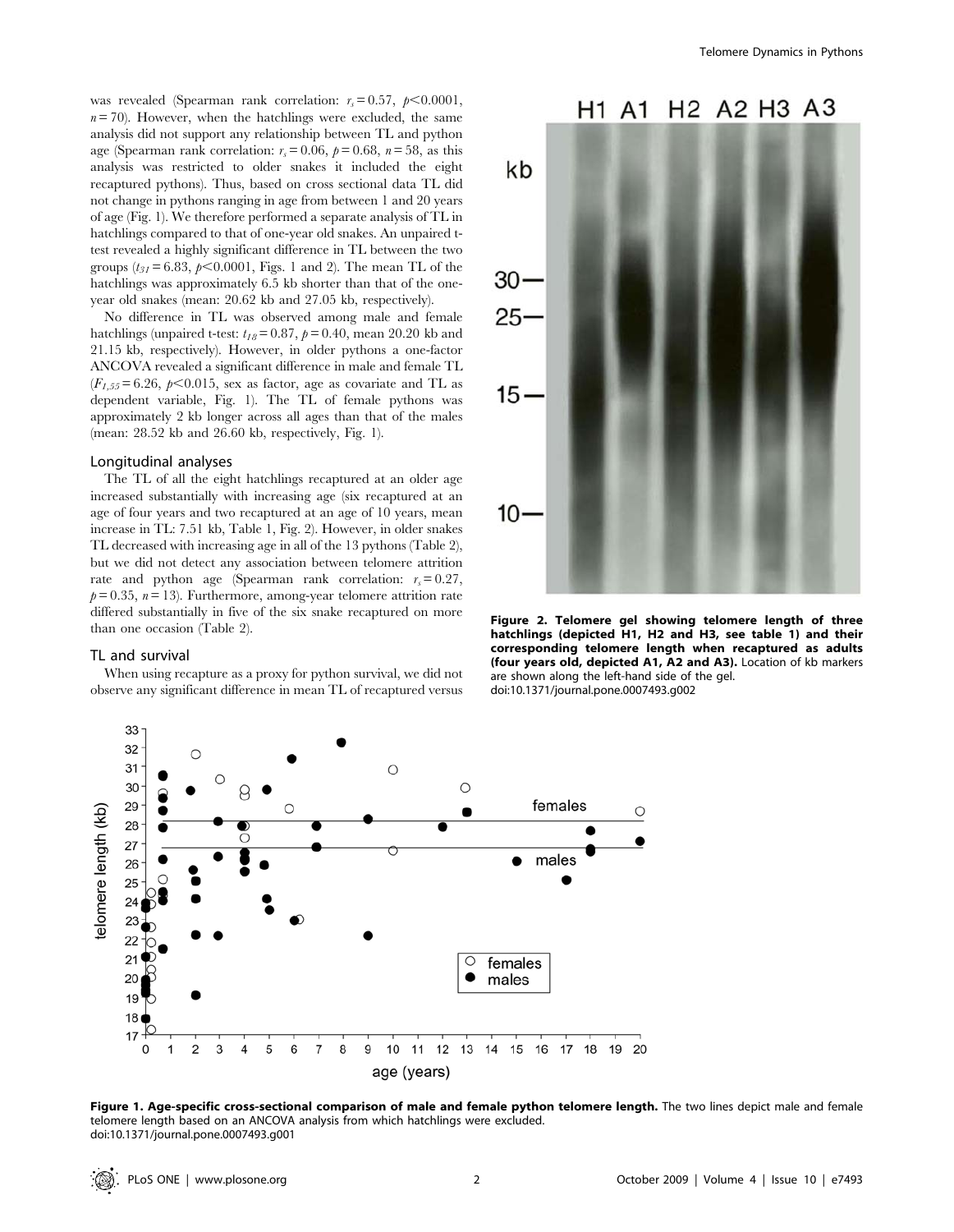Table 1. Telomere dynamics within 8 hatchling water pythons re-sampled at an age of four and 10 years.

| python                  | age (years)  | sex | TL (kb) | difference in TL (kb) |
|-------------------------|--------------|-----|---------|-----------------------|
| 1                       | $\pmb{0}$    | M   | 15.26   |                       |
| 1                       | 4            |     | 26.51   | $+11.25$              |
| $\overline{\mathbf{c}}$ | $\mathbf 0$  | M   | 19.86   |                       |
| $\overline{2}$          | 4            |     | 25.54   | $+5.68$               |
| 3                       | $\mathbf 0$  | F   | 20.01   |                       |
| 3                       | 4            |     | 29.81   | $+9.80$               |
| 4                       | $\mathbf{0}$ | F   | 21.80   |                       |
| 4                       | 4            |     | 27.92   | $+6.12$               |
| 5                       | $\mathbf 0$  | F   | 17.26   |                       |
| 5                       | 4            |     | 29.51   | $+12.25$              |
| 6                       | $\mathbf 0$  | M   | 23.86   |                       |
| 6                       | 4            |     | 26.22   | $+2.36$               |
| 7                       | $\mathbf 0$  | F   | 20.40   |                       |
| 7                       | 10           |     | 26.61   | $+6.21$               |
| 8                       | $\mathbf 0$  | F   | 24.43   |                       |
| 8                       | 10           |     | 30.84   | $+6.91$               |
|                         |              |     |         |                       |

doi:10.1371/journal.pone.0007493.t001

non-recaptured hatchling pythons  $t_{18} = 0.39$ ,  $p = 0.70$ ; mean TL 20.36 kb and 20.80 kb, respectively). However, the TL of nonrecaptured older pythons was significantly longer than those recaptured  $t_{48} = 3.19$ ,  $p = 0.0025$ ; mean TL 27.61 kb and 24.90 kb, respectively).

#### **Discussion**

In contrast to most other vertebrates, TL of hatchling pythons was significantly shorter than that of older snakes. Recently, similar results have been presented in a study of TL in a long-lived sea bird, the Leach's storm petrel (Oceanodroma leucorhoa) [13]. However, this study is only based on cross sectional data, and hence needs longitudinal data to confirm the results obtained. The difference in TL between hatchling pythons and older snakes is unlikely to be caused by selective mortality as our longitudinal data demonstrated that the TL increased substantially when the snakes were re-sampled at an older age. The dramatic difference in TL between hatchlings and one-year-old snakes suggests a rapid, and substantial increase in TL (approximately 7 kb) during the python's first year of life. In fish, high telomerase activity has been reported in all somatic tissues examined, and the reason for this up-regulation has been suggested to be due to high somatic cell proliferation rates [14]. Water pythons also exhibit an extremely rapid increase in body length during this period [15], requiring a very high cell proliferation capacity. We therefore suggest that the increase in TL during the python's first year of life may have been caused by up-regulation of telomerase activity in the hematopoietic stem cells. However, growth rate in numerous other young organisms, such as humans is also very rapid [9], but in spite of this TL in newborn humans shortens rapidly during their first years of life [9]. Thus, further studies are indeed crucial in order to elucidate mechanism(s) involved in the rapid increase in TL in hatchling pythons.

When hatchling pythons were excluded from the cross-sectional analyses, we did not observe any correlation between TL and python age. Our results thus mirror those obtained in studies of Table 2. Telomere dynamics within 13 water pythons initially sampled at ages from one to 18 years.

|                | python age (years) | sex | TL (kb) | difference in TL (bp) |
|----------------|--------------------|-----|---------|-----------------------|
| $\mathbf{1}$   | $\mathbf{1}$       | F.  | 24.28   | $-960$                |
| $\mathbf{1}$   | $\overline{2}$     |     | 23.32   | $-400$                |
| $\mathbf{1}$   | 3                  |     | 22.92   |                       |
| 2              | 1                  | M   | 24.02   | $-10$                 |
| $\overline{2}$ | $\overline{2}$     |     | 24.01   |                       |
| 3              | 2                  | М   | 28.12   | $-1550$               |
| 3              | 3                  |     | 26.57   | $-360$                |
| 3              | 4                  |     | 26.21   |                       |
| 4              | $\overline{2}$     | M   | 25.05   | $-40$                 |
| 4              | 3                  |     | 25.01   | $-840$                |
| 4              | 4                  |     | 24.17   |                       |
| 5              | 2                  | F   | 29.51   | $-1100$               |
| 5              | 3                  |     | 28.41   | $-1080$               |
| 5              | 4                  |     | 27.33   |                       |
| 6              | $\overline{2}$     | M   | 19.86   | $-780$                |
| 6              | 3                  |     | 19.08   |                       |
| 7              | $\overline{2}$     | M   | 22.22   | $-730$                |
| 7              | 5                  |     | 21.49   |                       |
| 8              | 3                  | M   | 26.01   | $-830$                |
| 8              | 4                  |     | 25.18   | $-1660$               |
| 8              | 5                  |     | 23.52   |                       |
| 9              | 3                  | F   | 23.19   | $-160$                |
| 9              | 6                  |     | 23.03   |                       |
| 10             | 4                  | M   | 23.47   | $-360$                |
| 10             | 5                  |     | 23.11   | $-140$                |
| 10             | 6                  |     | 22.97   |                       |
| 11             | 9                  | M   | 28.26   | $-440$                |
| 11             | 10                 |     | 27.82   | $-810$                |
| 11             | 11                 |     | 27.01   |                       |
| 12             | 11                 | M   | 28.16   | $-282$                |
| 12             | 12                 |     | 27.88   |                       |
| 13             | 18                 | M   | 26.77   | $-60$                 |
| 13             | 19                 |     | 26.71   |                       |

doi:10.1371/journal.pone.0007493.t002

age-specific TL dynamics in long-lived birds [12]. However, in spite of the lack of cross-sectional age-dependent decline in python TL, our longitudinal analyses demonstrated that TL in older pythons did decrease with increasing age, albeit at highly variable rates. This variability is not likely to have been caused by environmental effects such as annual variation in climate and/or prey availability as during the same year we observed highly variable among-individual decrease in TL. Thus, solely relying on cross-sectional data would not have provided a correct picture of older water python's telomere dynamics.

Studies conducted on TL in newborn humans have revealed no sexspecific differences [16], whereas in older humans, female telomeres are longer compared to males [9]. The results obtained in the present study mirror those obtained in studies of humans, i. e. absence of sexspecific differences in TL among the hatchlings, and older female pythons having longer telomeres than males across all ages.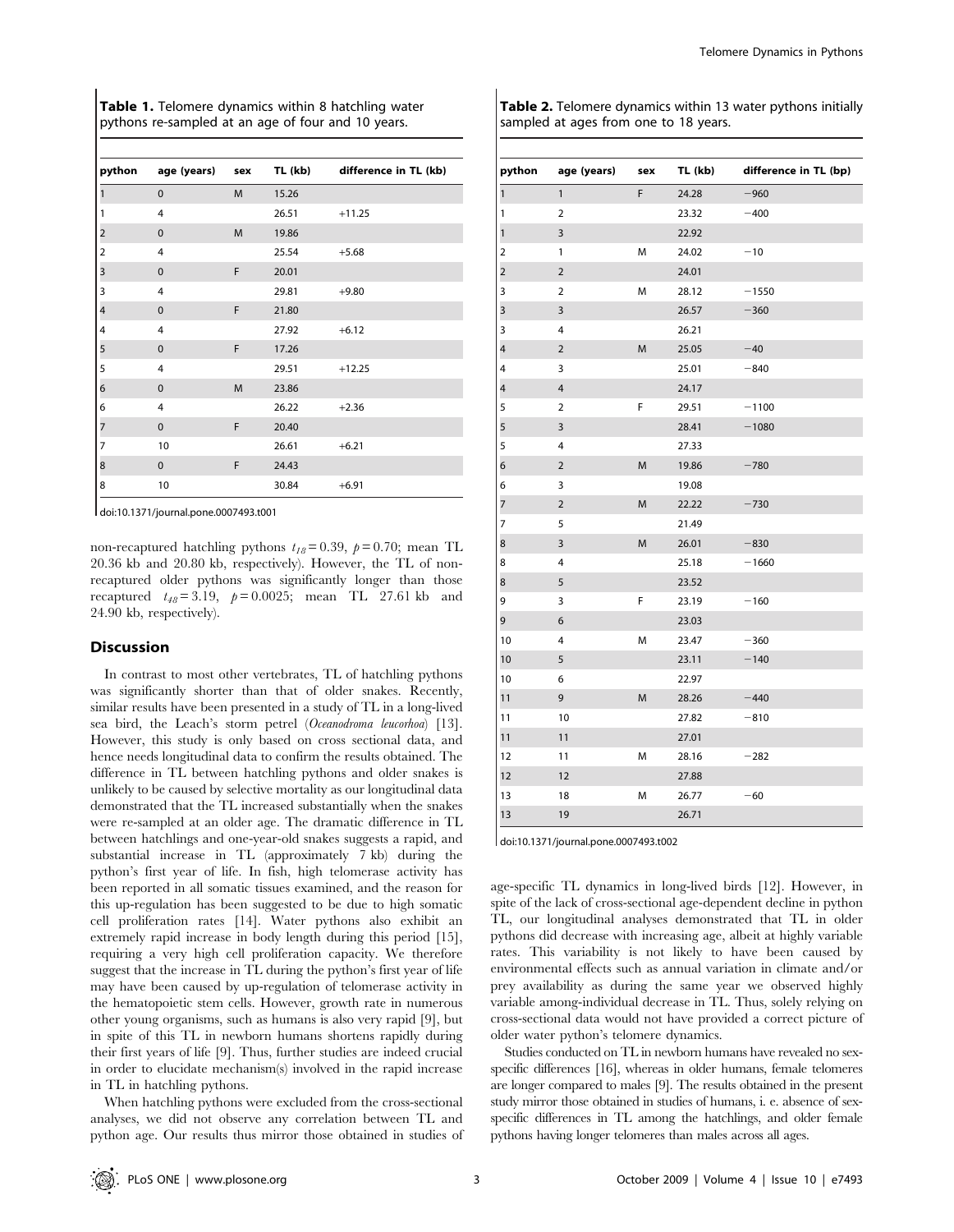The disposable soma theory has been suggested as a possible evolutionary background for longer telomeres in females as compared to males in ants, rats and humans [17]. This theory rests on the idea that organisms subjected to high levels of extrinsic mortality should be selected to invest less in somatic maintenance, resulting in shorter intrinsic lifespan [18]. However, although female pythons have longer telomeres than males, due to higher costs of reproduction, females have higher mortality rates, and hence shorter lifespan compared to male pythons [19]. Thus, the disposable soma theory is unlikely to explain the sex-specific difference in TL in water pythons.

Two additional hypotheses have been proposed to explain the sex-specific difference in human TL. (1) X-inactivation with advancing age in heterozygous women might be preferentially skewed to implicate the allele harbouring the genetic code that results in short telomeres [20]. However, in contrast to humans, female snakes are heterogametic [21], thus sex chromosome inactivation is unlikely to have caused the relatively longer telomeres in the female pythons. (2) In humans, estrogen responsive elements present in hTERT promotor may stimulate increased telomerase activity which has been suggested to result the longer telomeres in females [22], and we therefore suggest that the effect of estrogen on telomerase activity may account for the relatively longer telomeres in female pythons.

In birds erythrocyte TL has been found to be associated with fitness and life span [23,24], and similar results have been obtained when studying the effect of leukocyte TL on human longevity [25]. However, no association between leukocyte TL and age was detected in a study of old humans [26]. Furthermore, replicative senecence has been shown to be induced by a change in the protected status of the shortened telomeres rather than by the loss of telomeric DNA [27]. Four of our results do suggest that telomere dynamics did not have a significant impact on python longevity: (1) The lack of correlation between TL and age among the older pythons, (2) the large among year variation in telomere attrition rate of snake recaptured over several years, (3) the lack of a difference in TL among the recaptured versus non-recaptured hatchling pythons, and (4) significantly longer telomeres were observed in the non-recaptured than in the recaptured older water pythons. Thus, at present, the issue of how and under what circumstances telomere dynamics, and replicative senescence affect organismal longevity remains unsettled.

#### Materials and Methods

#### Study species

Water pythons are large (up to 3 m), non-venomous snakes widely distributed across tropical Australia [28]. Our analyses are based on 70 individually marked pythons for which we could confidently infer the age of each snake. These animals fall into two groups: (1) offspring from eggs hatched in our laboratory, and (2) hatchlings and juveniles  $\leq 1$  year old) collected in the field. During their first year the small size of the juvenile pythons  $\leq 110$  cm) results in that age can confidently be determined [15]. Twenty of 70 pythons were hatchlings (11 males and 9 females) randomly sampled from 20 different broods, and hatched in our laboratory in 1992 and in 2003. Eight of the 20 hatchlings (five females and three males) were recaptured at an age of four and 10 years. The 50 older snakes (39 males and 11 females) were captured in between 2004 and 2007 at our study site, the Fogg Dam

### References

Conservation Reserve, situated 60 km south east of Darwin in the Northern Territory of Australia.

### DNA extractions and TL measurements

Blood samples  $(100 \mu l)$  were collected by cutting off the last 2 mm of the python's tail. All blood samples were stored in 70% ethanol at  $-20^{\circ}$ C during the field season (approximately four months). The DNA was then extracted within a week or two after samples were brought back to our laboratory, and stored in TE buffer at  $-80^{\circ}$ C until used. Nucleated erythrocytes were separated by centrifugation at 6000 rpm. Erythrocyte genomic DNA was extracted by phenol-chloroform extraction [29]. Telomere restriction fragment (TRF) length was measured by Southern blot hybridisation following the protocol outlined in the Telo TAGGG TL Assay Kit (Roche). Constant field electrophoresis was used, and the gels were run for 24 hours at 50 volts. We used two molecular weight marker (1) the one provided by the Telo-TAGGG Telomere Length Assay kit (Roche), and (2) a high molecular weight DNA Markers, (Cat No: 15618-010, Invitrogen; size range: 8.2– 48.5 kb). Using a digoxigen-labled probe, the image of the TRF smears were subsequently developed on high performance chemiluminescence film (Amersham Bioscience). As erythrocytes are descendants from hematopoietic stem cells of different replicative history, resulting in variation of TL in each sample, the intensity of the entire TRF smears representing the genome-wide TL was measured on a GS-800 densitometer using Quantity One software (BioRad). Background signal was defined as the level of ''noise'' at the higher molecular weight smear i.e. ''above'' of the telomere ''peak'' quantified by the GS-800 densitometer, and subsequently subtracted from the signal intensity of each lane prior to TL calculation. Mean TRF length of telomere distributions was calculated using the formula:  $L = \Sigma (OD_1L_1)/\Sigma (OD_1)$ , where  $OD_1$  is the signal intensity at position 1 and  $L_1$  is the length of the DNA (bp) at position 1. On each gel one of the pythons was run as control for differences between assays. Furthermore, each sample was run on two separate gels. TL of the two samples were highly correlated  $(r=0.98, p<0.001, n=70)$ , and the average values from runs per sample were used in subsequent analyses.

The work was conducted under University of Wollongong animal ethics approval number AE04/03, and according to the Parks and Wildlife Commission of the Northern Territory permit number 21940.

## Statistical analyses

Parametric statistics were used in the analyses when our data confirmed to normality (Shapiro and Wilke's test,  $P > 0.05$ ), whereas non-parametric statistics were employed when these requirements were not fulfilled.

## Acknowledgments

We are grateful for the comments on manuscript provided by W. Buttemer.

#### Author Contributions

Conceived and designed the experiments: BU TM. Performed the experiments: BU TM. Wrote the paper: BU TM.

<sup>1.</sup> Finch CE, Tanzi R (1997) The genetics of aging. Science 278: 407–411.

<sup>2.</sup> Miller RA (1996) The aging immune system: primer and prospectus. Science 273: 70–74.

<sup>3.</sup> Michikawa Y, Mazzucchelli F, Bresolin N, Scarlato G, Attardi G (1999) Agingdependent large accumulation of point mutations in the human mtDNA control region for replication. Science 286: 774–779.